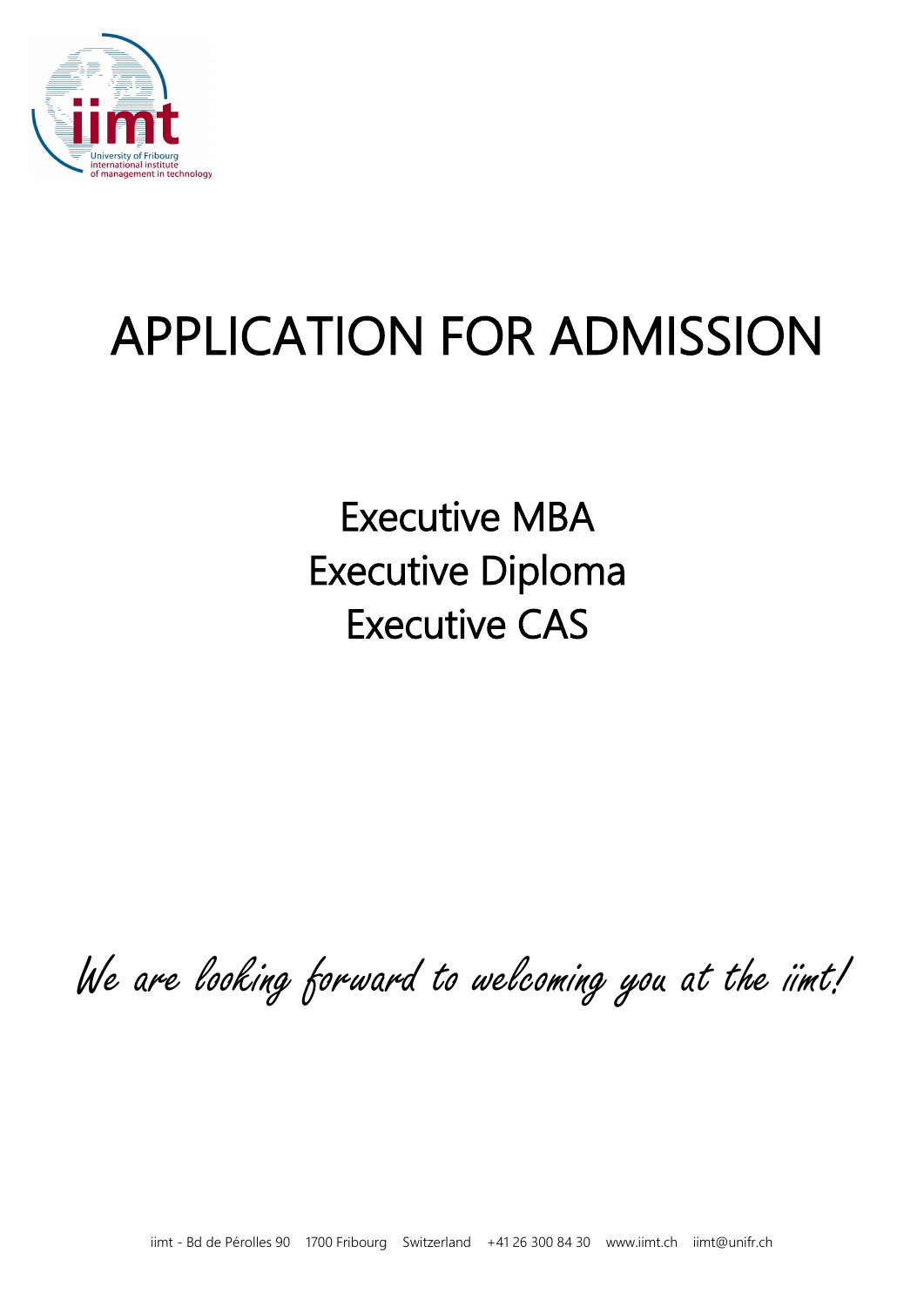

# 1. ADMISSION CRITERIA

Excerpts from the regulations governing the award of the Executive Master of Business Administration, the Executive Diploma and the Executive CAS of 21<sup>st</sup> of September 2020:

## Article 6

- 1) Candidates for the Executive MBA or the Executive Diploma require at least three years' professional experience (Executive CAS two years) in a management position and to have obtained one of the following qualifications:
	- a) licence (Bachelor/Master) recognised from a University or University of Applied Sciences
	- b) or other diploma recognised as equivalent.
- 2) Exceptionally, after examination of their application, candidates may be admitted to the Executive Diploma and Executive CAS on the basis of long practical experience.
- 3) Candidates admitted to the Executive Diploma who obtain an overall grade average of 5.0 or higher in the examinations may be admitted to the Executive MBA programme. Candidates admitted to the Executive CAS who obtain an overall grade average of 5.0 or higher in the examinations may be admitted to the Executive Diploma programme.

# 2. QUALIFICATION

The Executive MBA will be awarded to candidates who

- a) attend all 30 modules of the programme,
- b) obtain an overall passing grade for the Executive MBA examinations and
- c) submit a Master project which is accepted.

The Executive Diploma will be awarded to candidates who

- a) attend all 20 modules of the programme,
- b) obtain an overall passing grade for the Executive Diploma examinations and
- c) submit a Diploma project which is accepted.

The Executive CAS will be awarded to candidates who

- a) attend all 7 modules of the programme,
- b) obtain an overall passing grade for the Executive CAS examinations and
- c) submit a CAS project which is accepted.

A Certificate for Executive Specialised Courses is awarded to candidates who

- a) attend the requested modules of the subject area of the programme and
- b) obtain a passing grade for the Specialised Course examinations.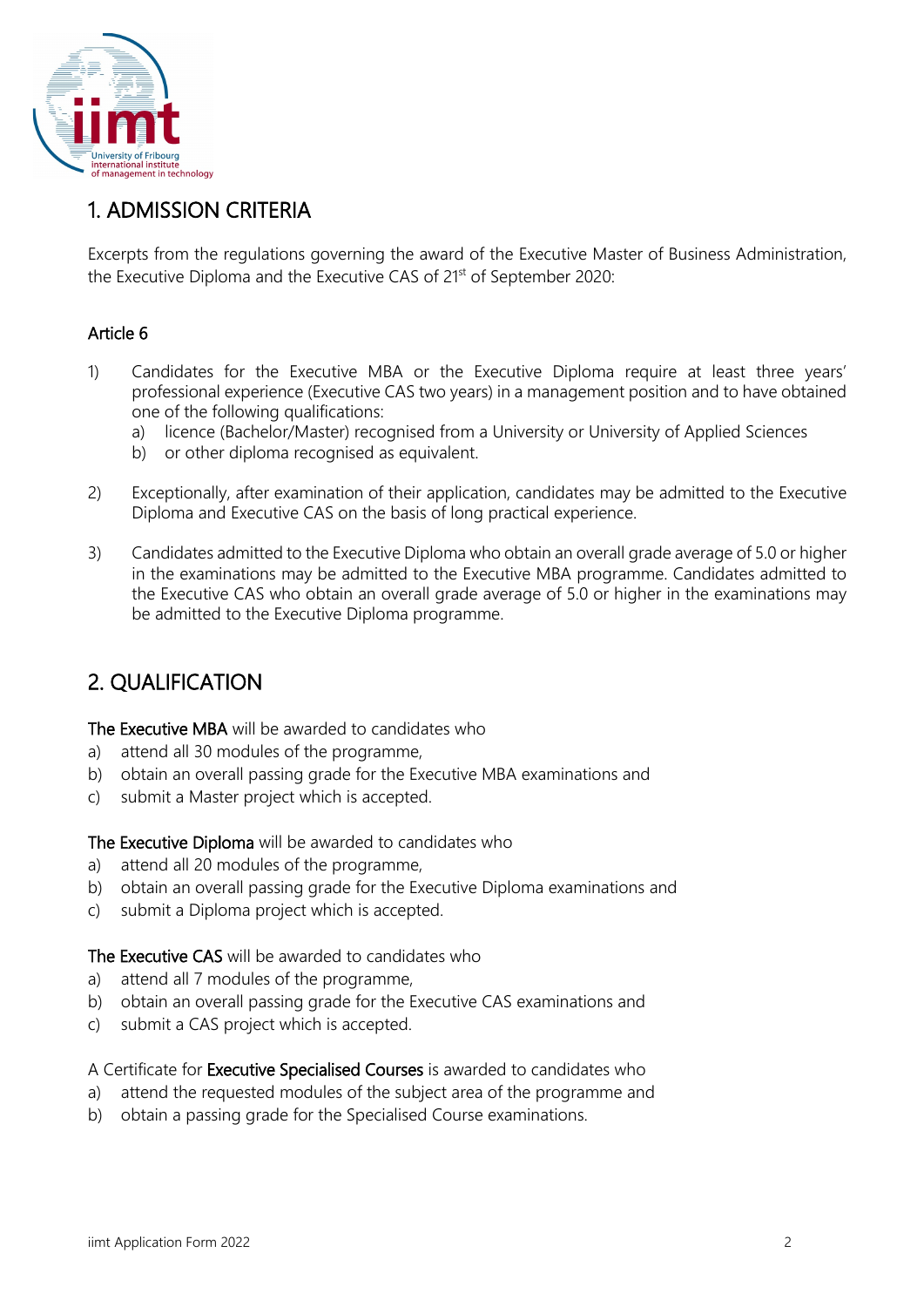

# 3. INSTRUCTIONS TO APPLICANTS

Applicants must include the following:

- the enclosed application form, duly completed and signed on page 7,
- the document General Terms and Conditions and Tuition Fees duly signed on page 5,
- copies of the already passed relevant institute examinations in the three years preceding admission to the Executive MBA, Executive Diploma or Executive CAS, they will be exempted from those examinations.
- an electronic passport size photo,
- Diploma and degree certificates (not required for Executive Specialised Courses);
	- for holders of Swiss qualifications: copy of the diploma with details of subjects studied, grades obtained, and the grading scale used
	- for holders of qualifications obtained outside Switzerland: copies of certificates relating to your studies including details of the courses followed, examinations passed and grades obtained for each year of study together with the grading scale in use. These documents must be legalised at the appropriate embassy or consulate. In addition, any document in a language other than English, French, German, or Italian must be accompanied by a translation which must also be legalised by the appropriate embassy or consulate,
- description of your current function including a clear indication of your place in the organisational hierarchy of the company and the number of years that you have occupied this position (not required for Executive Specialised Courses),
- curriculum vitae,
- a letter of recommendation from your employer certifying your current employment and the form 'Letter of support' (page 8) from the employer, duly completed and signed; if your employer is financing your participation.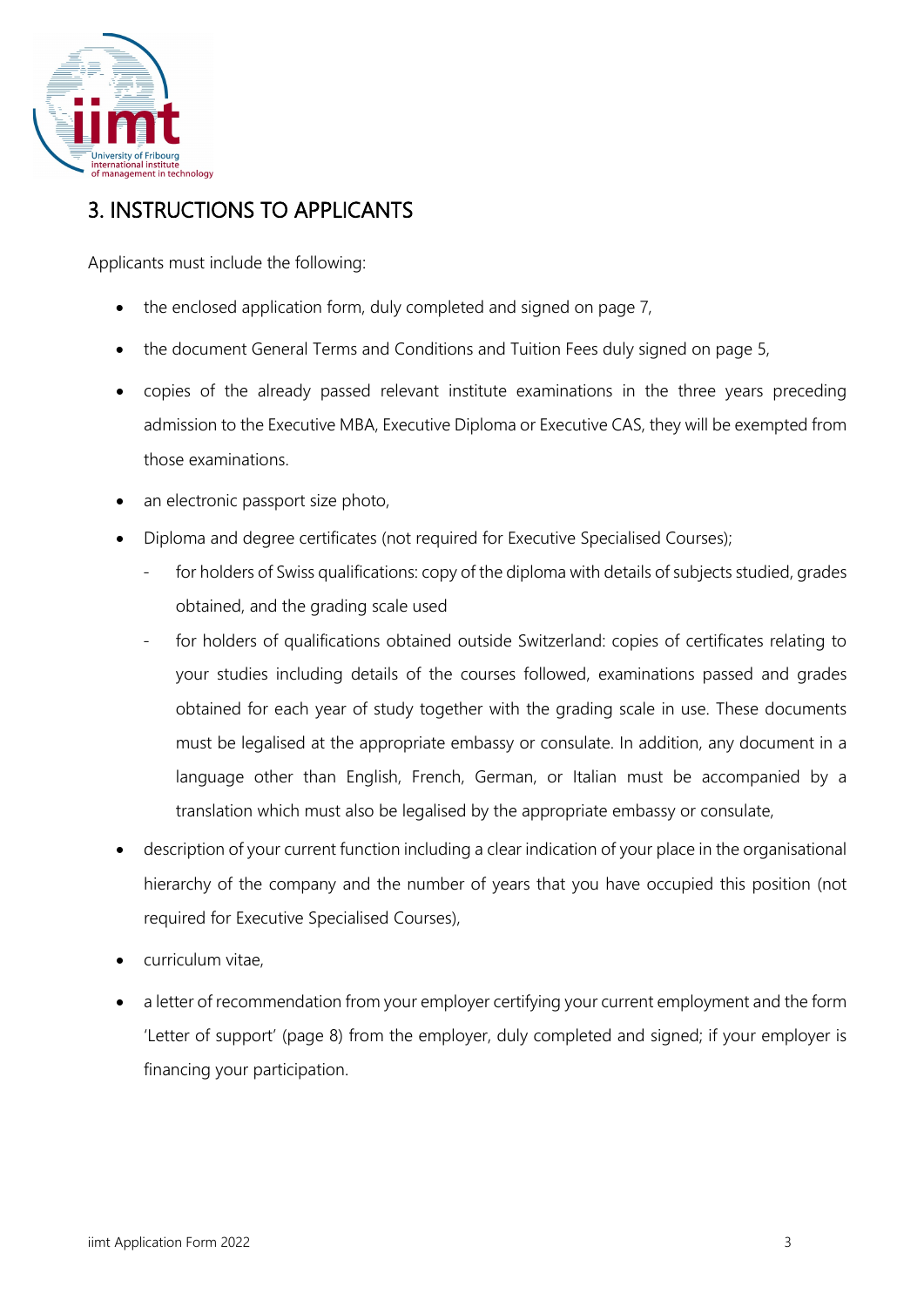

# 4. GENERAL TERMS AND CONDITIONS

#### Withdrawal of candidates

#### A. From the EMBA, Executive Diploma or Executive CAS programme

#### Before the first teaching day:

If any participant formally withdraws from the programme within 14 days following the date of notification of admission an administrative charge of CHF 300.— will be levied. If any participant withdraws more than 14 days following the date of notification of admission, but before the beginning of the programme, an administrative charge of CHF 2500.— will be levied.

#### After the teaching has begun:

If a participant withdraws after the programme has begun, the whole fee is due for the year in which the withdrawal takes place, plus 50% of the outstanding fees for the remaining year or years of the programme to which the participant was admitted, whether EMBA or Executive Diploma or Executive CAS.

Additional administrative fees related to the withdrawal may apply. In the case of exclusion from the programme, the whole fee is due for the year in which the exclusion takes place, plus 50% of the outstanding fees for the remaining year or years of the programme to which the participant was admitted, whether EMBA or Executive Diploma or Executive CAS.

#### B. From all other iimt programmes

#### Before the first teaching day:

If any participant formally withdraws from the Executive Specialised Course or individual modules later than 15 days before teaching begins, an administrative charge of CHF 200.— will be levied.

#### After the teaching has begun:

If a participant withdraws after the Executive Specialised Course or the individual modules has begun, the whole fee is due. Additional administrative fees related to the withdrawal may apply.

#### Rescheduling of the course program by the participant

The iimt charges an administrative fee of CHF 250.-- for every participant who decides within less than two weeks before the course starts, that he won't participate at the course.

#### Cancellation and rescheduling of course weeks by the iimt

The iimt reserves the right to reschedule modules. Courses may be postponed or can be organised during the designated reserve week.

#### Fees in cases where modules and/or examinations are repeated

| Fees for re-sitting or individual examination    |                          | CHF 350. per examination |
|--------------------------------------------------|--------------------------|--------------------------|
| Attendance of a module with full documentation   | CHF 900.— per module     |                          |
| Documents only, without attendance of the module | CHF 250.— per module     |                          |
| Repeating EMBA, Diploma or CAS project           | CHF $1600$ - per project |                          |

#### Candidates moving onto the EMBA, Executive Diploma or Executive CAS programme after completing one or more Executive Specialised Courses

If a participant on an Executive Specialised Course or an individual module, decides to join the EMBA, Executive Diploma or Executive CAS programme, the fees will be calculated as follows:

In cases where a candidate, as part of an Executive Specialised Course or an individual module, has already successfully completed a module which she or he is required to do as part of the EMBA, Executive Diploma or Executive CAS programme, the cost of that module will be deducted from the total fee for the programme.

#### Later modifications to regulations

Students remain subject to the regulations which were in force when the candidate was accepted on the programme.

#### Rates applicable to iimt partner companies

Employees of iimt partner companies have the right to a reduction of the costs of enrolment for the EMBA, Executive Diploma courses, Executive CAS programmes and Specialised Courses or individual modules. When a partnership agreement comes to an end, any outstanding iimt course fees will be charged at the full rate; the special partnership discount rate will no longer be applicable.

#### Place of jurisdiction

Exclusive place of jurisdiction for any litigation shall be Fribourg.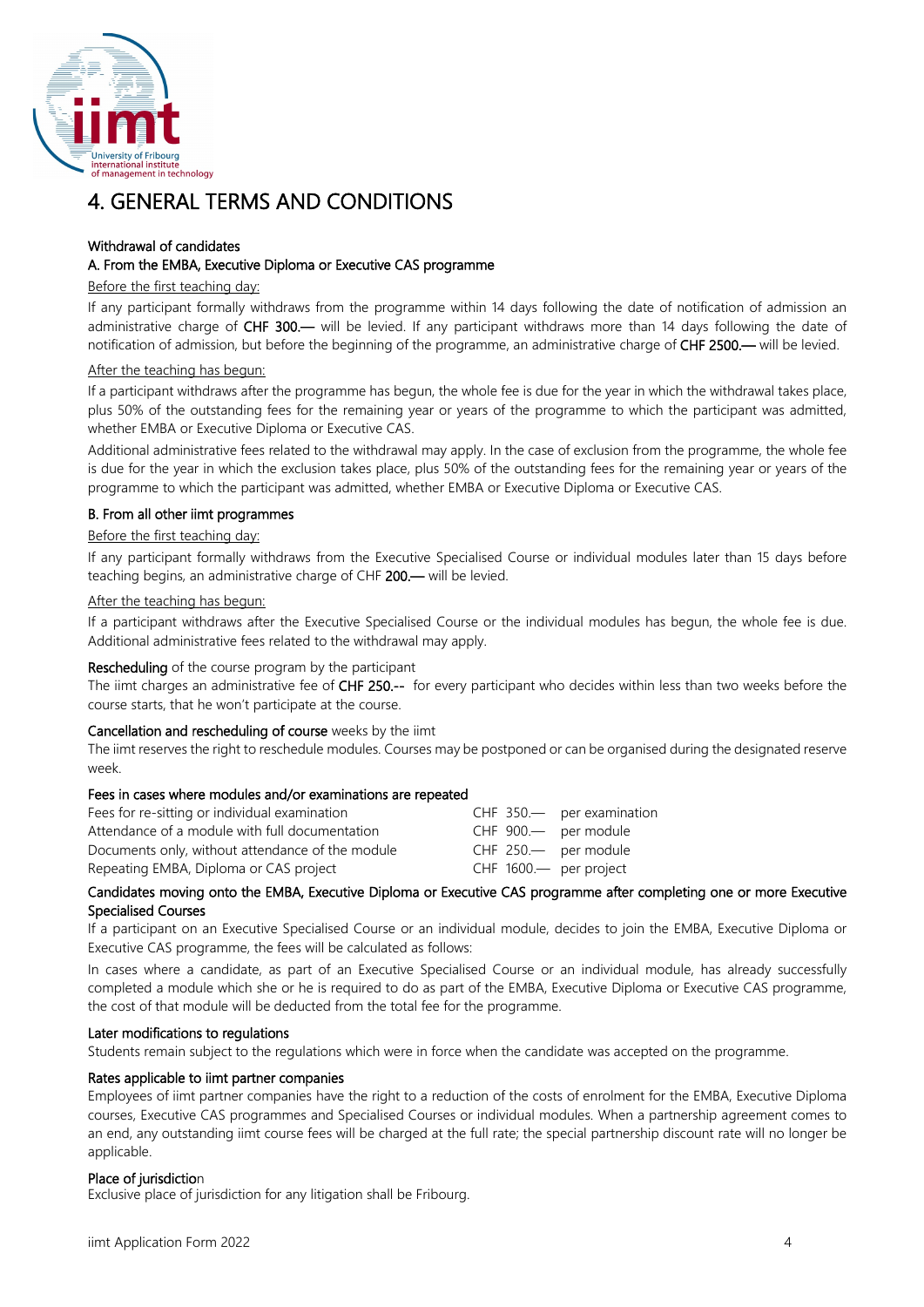

# 5. TUITION FEE

## A. One single payment for the full programme<sup>1)</sup>

| <b>Executive MBA</b>                                   |            | CHF 42'000 .-- |
|--------------------------------------------------------|------------|----------------|
| Executive Diploma                                      | <b>CHF</b> | $28'000$ .--   |
| Executive CAS (all other Executive CAS programmes)     | <b>CHF</b> | $9'800 --$     |
| Executive CAS Innovation Management & Intrapreneurship | <b>CHF</b> | $12'800 -$     |
| Executive CAS Product Champion                         | <b>CHF</b> | $12'800 -$     |
| Executive CAS Lean Innovation                          | <b>CHF</b> | $8'800 --$     |
| Fee for individual modules                             | <b>CHF</b> | $1'400 --$     |

## B. Payments in instalments $1$ <sup>)</sup>

| Executive MBA                                          |            | CHF 45'000.-- <sup>2)</sup>    |
|--------------------------------------------------------|------------|--------------------------------|
| Executive Diploma                                      |            | CHF 30'000.-- <sup>2)</sup>    |
| Executive CAS                                          |            | $CHF$ 10'800.-- <sup>2)</sup>  |
| Executive CAS Innovation Management & Intrapreneurship |            | CHF $13'800$ .-- <sup>2)</sup> |
| <b>Executive CAS Product Champion</b>                  | CHE.       | $13'800--^{2}$                 |
| Executive CAS Lean Innovation                          | <b>CHF</b> | $9'800 --^{2}$                 |

 $1)$  The payment of the course fee (single payment or first instalment) has to be conducted before the participants first course begins.

<sup>2)</sup> If participants wish to pay the course fees in instalments, payments can be remitted annually, bi-annually or quarterly. The first instalment has to be paid before the first course begins.

## C. Fees for iimt partners

Participants from iimt partners are subject to the standard fees (A or B) minus a rebate\*\*).

\*\*) Employees of iimt partner companies have the right to a reduction on the costs of enrolment for the EMBA, Executive Diploma or Executive CAS programmes and Specialised Courses. When a partnership agreement comes to an end, any outstanding iimt course fees will be charged at the full rate; the special partnership discount rate will no longer be applicable.

Fees include course learning materials but do not cover transport, accommodation, food, or additional books recommended by lecturers.

I, the undersigned, certify that I have read and understood the General Terms and Conditions (page 4) and agree with the Tuition Fees (page 5) and that I accept these unconditionally. I am aware of the fact that evidence to the contrary may lead to my definitive exclusion from the University.

| iimt Application Form 2022 |  |
|----------------------------|--|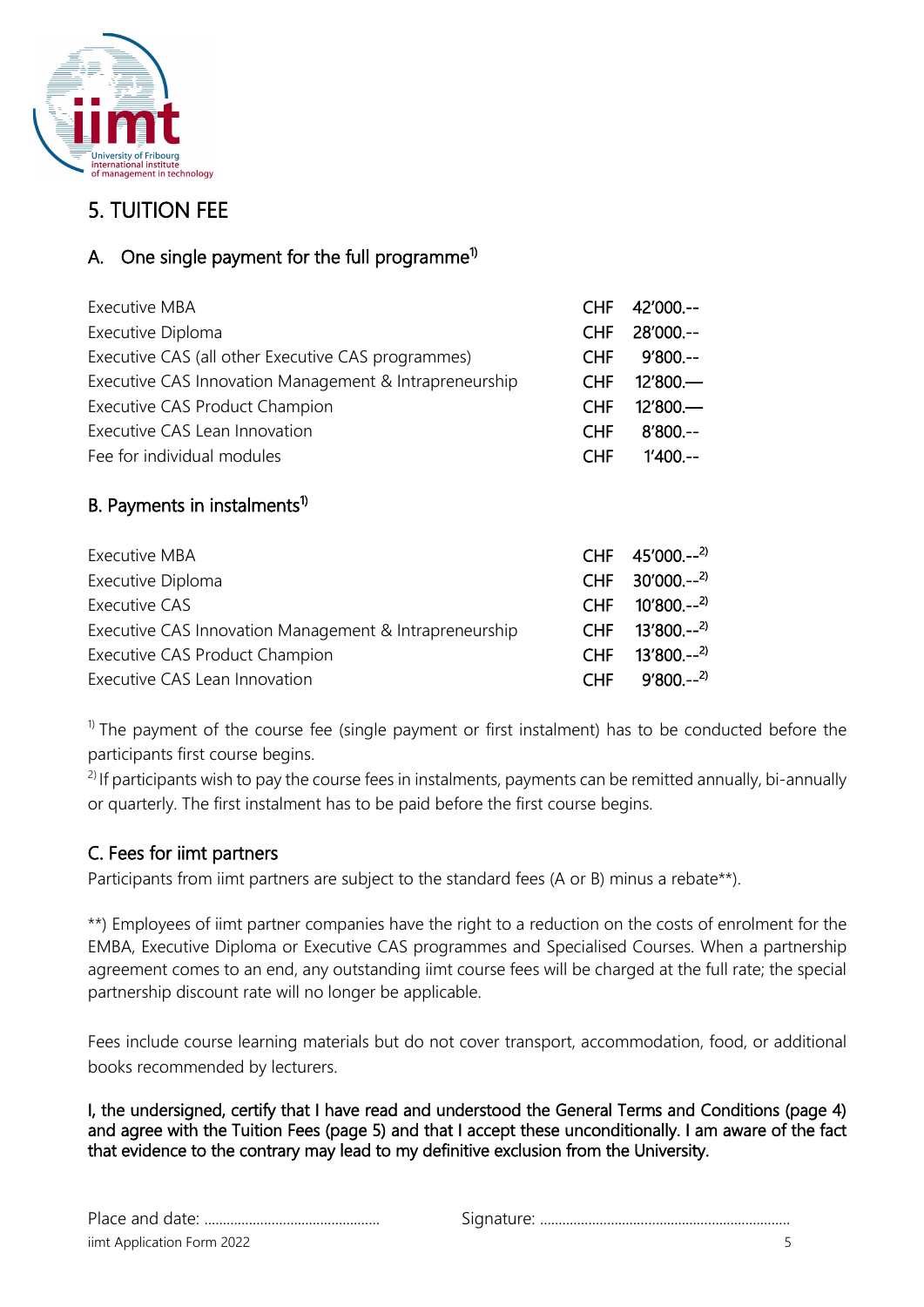

# **APPLICATION FORM**

| I. Personal details (please write clearly in block capitals)      |               |                        |                                            |                                                                        |
|-------------------------------------------------------------------|---------------|------------------------|--------------------------------------------|------------------------------------------------------------------------|
|                                                                   |               |                        |                                            |                                                                        |
|                                                                   |               |                        |                                            |                                                                        |
|                                                                   |               |                        |                                            |                                                                        |
| Postcode:                                                         |               |                        |                                            |                                                                        |
|                                                                   |               |                        |                                            |                                                                        |
|                                                                   |               |                        |                                            |                                                                        |
|                                                                   |               |                        |                                            |                                                                        |
| Date of birth:                                                    | day:          |                        | month:                                     | year: 19                                                               |
| Gender:                                                           | $\Box$ male   |                        | $\Box$ female                              | $\Box$ divers                                                          |
| Nationality:                                                      |               |                        |                                            |                                                                        |
| Residence permit type:                                            |               |                        |                                            | $\Box$ B $\Box$ C $\Box$ recognised refugee (for non-Swiss applicants) |
| Marital status:                                                   | $\Box$ single |                        | $\Box$ divorced $\Box$ married             | $\Box$ widow/widower                                                   |
| Mother tongue:                                                    |               |                        | $\Box$ German $\Box$ English $\Box$ French | $\Box$ other                                                           |
| II. Professional details (please write clearly in block capitals) |               |                        |                                            |                                                                        |
|                                                                   |               |                        |                                            |                                                                        |
|                                                                   |               |                        |                                            |                                                                        |
|                                                                   |               |                        |                                            |                                                                        |
|                                                                   |               |                        |                                            |                                                                        |
| Phone:                                                            |               |                        |                                            |                                                                        |
|                                                                   |               |                        |                                            |                                                                        |
| For correspondence, please use my                                 |               | $\Box$ private address |                                            | $\Box$ address at work                                                 |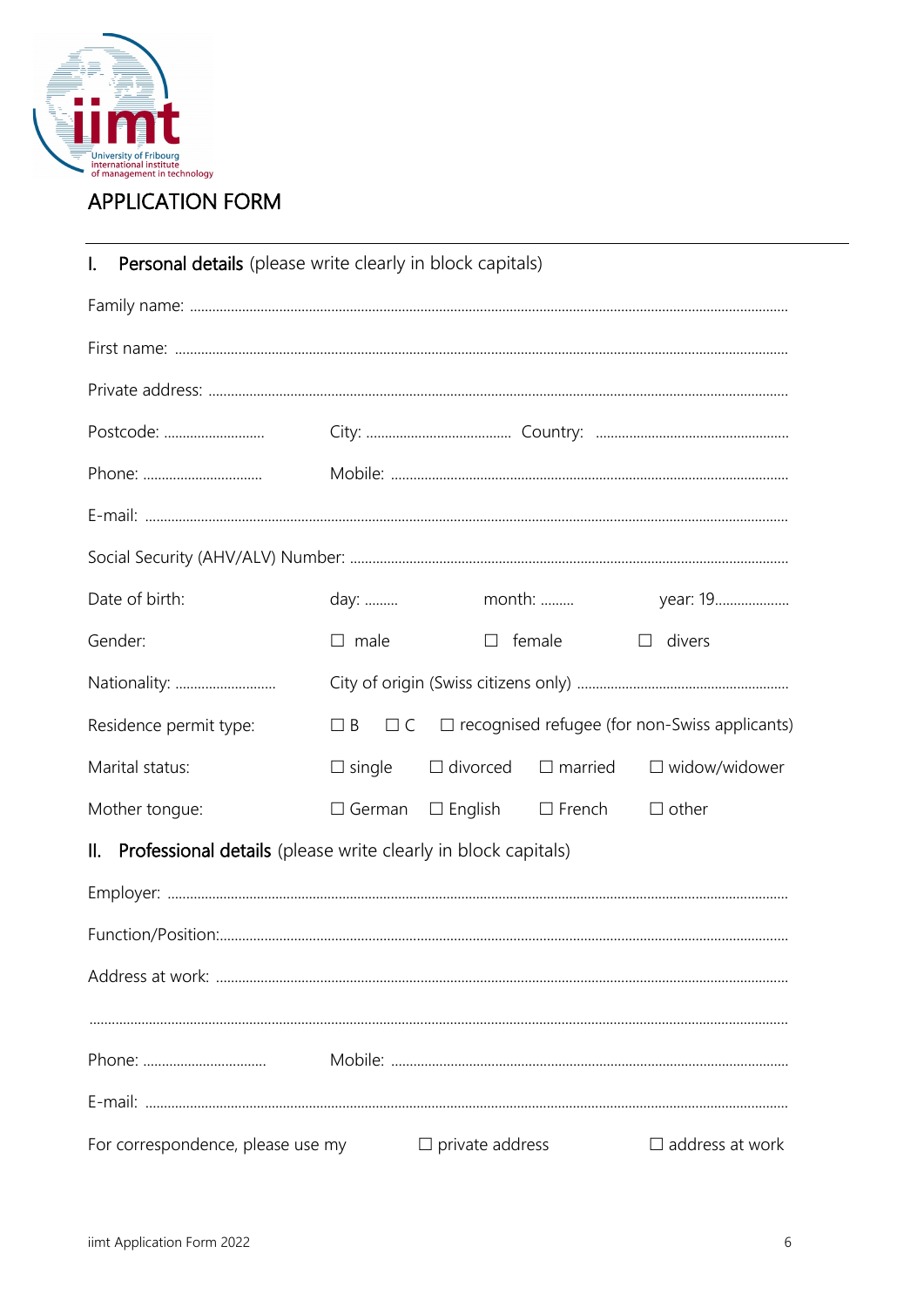

## III. Educational achievements and details of employment

Please enclose with your application (not required for Executive Specialised Courses):

- (a) a copy of each diploma or other award with details of the subjects studied and grades received.
- (b) description of your current function including a clear indication of your place in the organisational hierarchy of the company and the number of years that you have occupied this position.

| 1.             | Qualification obtained/course followed after completing compulsory school/education?                                                                                                                                                                                                                                                            |                                                                                                                                                                                                                                                                                                        |  |  |
|----------------|-------------------------------------------------------------------------------------------------------------------------------------------------------------------------------------------------------------------------------------------------------------------------------------------------------------------------------------------------|--------------------------------------------------------------------------------------------------------------------------------------------------------------------------------------------------------------------------------------------------------------------------------------------------------|--|--|
| 2.             | Have you ever been registered at a university or higher education institution? $\Box$ yes $\Box$ no                                                                                                                                                                                                                                             |                                                                                                                                                                                                                                                                                                        |  |  |
|                | IV. Course of study                                                                                                                                                                                                                                                                                                                             |                                                                                                                                                                                                                                                                                                        |  |  |
| $\mathbf{1}$ . | <b>Executive MBA</b><br>Executive CAS Strategies & Innovations<br>$\Box$<br><b>Executive CAS Financial Decision Making</b><br>$\Box$<br><b>Executive CAS Digital Excellence</b><br>$\Box$<br>Executive CAS Lean Innovation<br>П<br>Executive CAS Product Champion<br>$\Box$<br>Executive CAS Innovation Management & Intrapreneurship<br>$\Box$ | Executive Diploma Management Excellence<br>$\Box$<br>Executive Diploma Digital Leadership<br>$\Box$<br>Executive CAS Leadership & HRM<br>$\Box$<br>Executive CAS Project Excellence<br>$\Box$<br>Executive CAS Privacy & Innovation<br>$\Box$<br>Executive CAS Leadership in a diverse world<br>$\Box$ |  |  |
| 2.             | Which mode of payment have you selected, according to point 5. Tuition Fee?<br>$\Box$ A (one single payment for the full programme)<br>$\Box$ B (annually payments) $\Box$ C (bi-annually payments) $\Box$ D (quarterly payments)                                                                                                               |                                                                                                                                                                                                                                                                                                        |  |  |
| 3.             | Who is financing the course of study?<br>For the related invoice, please use my                                                                                                                                                                                                                                                                 | $\Box$ self-financing ____%<br>$\Box$ employer $\_\_\_\%$<br>$\Box$ private address<br>$\Box$ address at work                                                                                                                                                                                          |  |  |
|                | If you wish a split invoice (private & employer), please indicate the allocation type                                                                                                                                                                                                                                                           |                                                                                                                                                                                                                                                                                                        |  |  |
| 4.             | You are planning to fulfil your study programme: $\Box$ in 1 year $\Box$ in 2 years<br>*Important: Your above-mentioned starting date is considered as binding. Your study programme<br>can afterwards be planned flexibly regarding your individual module planning                                                                            | $\Box$ in 3 years                                                                                                                                                                                                                                                                                      |  |  |

I, the undersigned, certify that I have provided full and truthful information in answer to the questions on the form. I am aware of the fact that evidence to the contrary may lead to my definitive exclusion from the University. I confirm that I have read and understood the General Terms and Conditions and the Tuition Fees for participation in iimt courses and that I accept these unconditionally.

Place and date: ............................................... Signature:................................................................................